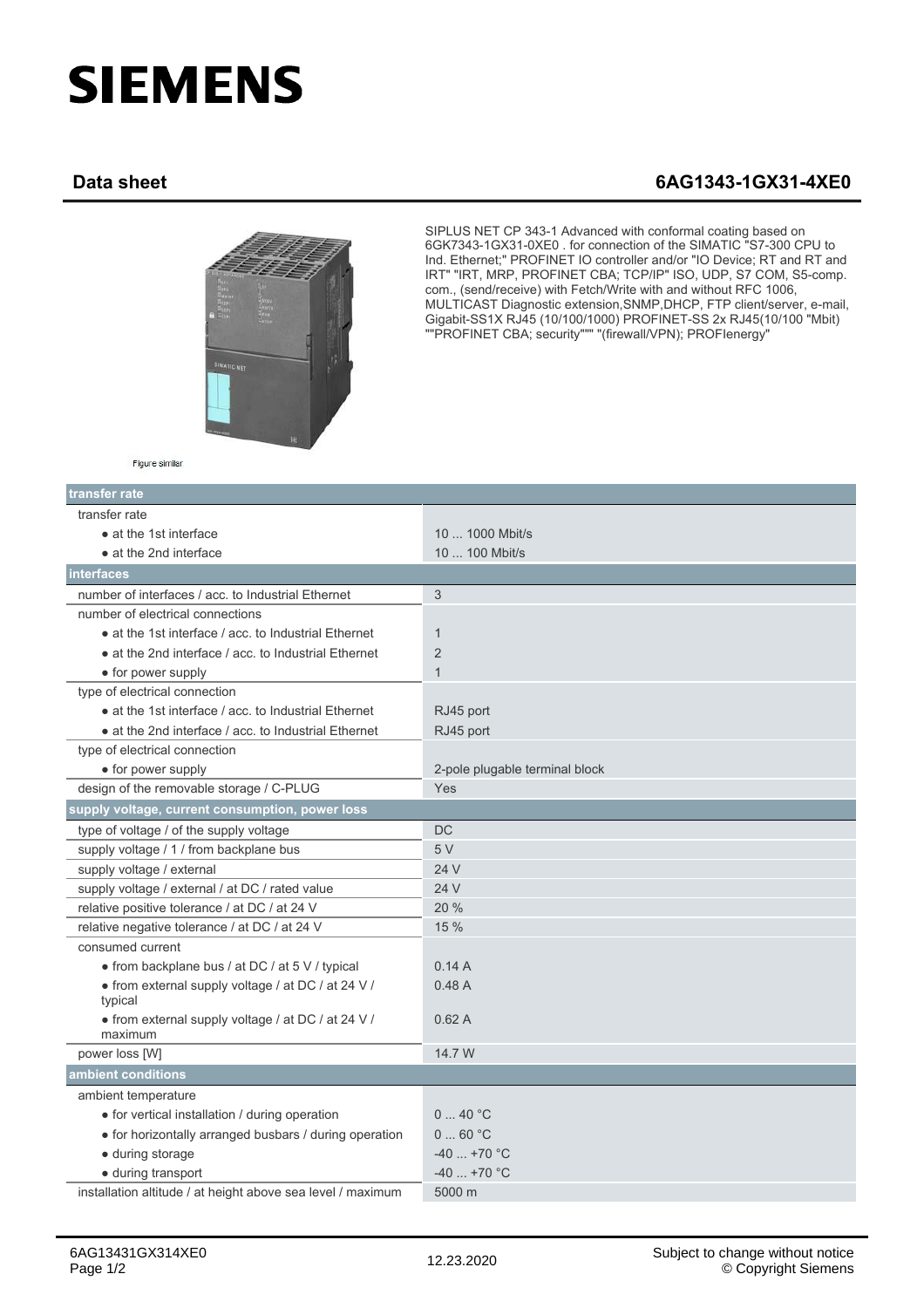| ambient condition / relating to ambient temperature - air<br>pressure - installation altitude                                                                | Tmin  Tmax at 1 140 hPa  795 hPa (-1 000 m  +2 000 m) // Tmin<br>(Tmax - 10 K) at 795 hPa  658 hPa (+2 000 m  +3 500 m) // Tmin<br>(Tmax - 20 K) at 658 hPa  540 hPa (+3 500 m  +5 000 m) |
|--------------------------------------------------------------------------------------------------------------------------------------------------------------|-------------------------------------------------------------------------------------------------------------------------------------------------------------------------------------------|
| relative humidity                                                                                                                                            |                                                                                                                                                                                           |
| • with condensation / acc. to IEC 60068-2-38 /<br>maximum                                                                                                    | 100 %; RH including condensation/frost (no commissioning when<br>condensation is present), horizontal installation                                                                        |
| chemical resistance / to commercially available cooling<br><b>lubricants</b>                                                                                 | Yes; incl. airborne diesel and oil droplets                                                                                                                                               |
| resistance to biologically active substances                                                                                                                 |                                                                                                                                                                                           |
| • conformity acc. to EN 60721-3-3                                                                                                                            | Yes; Class 3B2 mold and fungal spores (excluding fauna), Class 3B3 on<br>request                                                                                                          |
| • conformity acc. to EN 60721-3-6                                                                                                                            | Yes; Class 6B2 mold, fungal and dry rot spores (excluding fauna)                                                                                                                          |
| resistance to chemically active substances                                                                                                                   |                                                                                                                                                                                           |
| • conformity acc. to EN 60721-3-3                                                                                                                            | Yes; Class 3C4 (RH < 75 %) incl. salt spray in accordance with EN<br>60068-2-52 (Severity 3). The supplied plug covers must remain in place<br>on the unused interfaces during operation. |
| • conformity acc. to EN 60721-3-6                                                                                                                            | Yes                                                                                                                                                                                       |
| resistance to mechanically active substances                                                                                                                 |                                                                                                                                                                                           |
| • conformity acc. to EN 60721-3-3                                                                                                                            | Yes; Class 3S4 incl. sand, dust. The supplied plug covers must remain<br>in place over the unused interfaces during operation.                                                            |
| • conformity acc. to EN 60721-3-6                                                                                                                            | Yes; Class 6S3 incl. sand, dust. The supplied plug covers must remain<br>in place over the unused interfaces during operation.                                                            |
| coating / for equipped printed circuit board / acc. to EN<br>61086                                                                                           | Yes; Class 2 for high availability                                                                                                                                                        |
| type of coating / protection against pollution according to<br>EN 60664-3                                                                                    | Yes: Protection of the type 1                                                                                                                                                             |
| type of test / of the coating / acc. to MIL-I-46058C                                                                                                         | Yes; Coating discoloration during service life possible                                                                                                                                   |
| product conformity / of the coating / Qualification and<br>Performance of Electrical Insulating Compound for Printed<br>Board Assemblies acc. to IPC-CC-830A | Yes; Conformal coating, class A                                                                                                                                                           |
| protection class IP                                                                                                                                          | <b>IP20</b>                                                                                                                                                                               |
| design, dimensions and weights                                                                                                                               |                                                                                                                                                                                           |
| module format                                                                                                                                                | Compact module                                                                                                                                                                            |
| width                                                                                                                                                        | 80 mm                                                                                                                                                                                     |
| height                                                                                                                                                       | 125 mm                                                                                                                                                                                    |
| depth                                                                                                                                                        | 120 mm                                                                                                                                                                                    |
| net weight                                                                                                                                                   | $0.8$ kg                                                                                                                                                                                  |
| fastening method                                                                                                                                             |                                                                                                                                                                                           |
| • S7-300 rail mounting                                                                                                                                       | Yes                                                                                                                                                                                       |
| performance data / open communication                                                                                                                        |                                                                                                                                                                                           |
| number of possible connections / for open communication<br>/ by means of SEND/RECEIVE blocks / maximum                                                       | 16                                                                                                                                                                                        |
| data volume                                                                                                                                                  |                                                                                                                                                                                           |
| • as user data per ISO connection / for open<br>communication / by means of SEND/RECEIVE blocks<br>/ maximum                                                 | 8 Kibyte                                                                                                                                                                                  |
| • as user data per ISO on TCP connection / for open<br>communication / by means of SEND/RECEIVE blocks<br>/ maximum                                          | 8 Kibyte                                                                                                                                                                                  |
| • as user data per TCP connection / for open<br>communication / by means of SEND/RECEIVE blocks<br>/ maximum                                                 | 8 Kibyte                                                                                                                                                                                  |
| • as user data per UDP connection / for open IE<br>communication / by means of SEND/RECEIVE blocks<br>/ maximum                                              | 2 Kibyte                                                                                                                                                                                  |
| number of Multicast stations                                                                                                                                 | 16                                                                                                                                                                                        |
| performance data / S7 communication                                                                                                                          |                                                                                                                                                                                           |
| number of possible connections / for S7 communication                                                                                                        |                                                                                                                                                                                           |
| $\bullet$ maximum                                                                                                                                            | 16                                                                                                                                                                                        |
| performance data / multi-protocol mode                                                                                                                       |                                                                                                                                                                                           |
| number of active connections / with multi-protocol mode                                                                                                      | 48                                                                                                                                                                                        |
| performance data / IT functions                                                                                                                              |                                                                                                                                                                                           |
| number of possible connections                                                                                                                               |                                                                                                                                                                                           |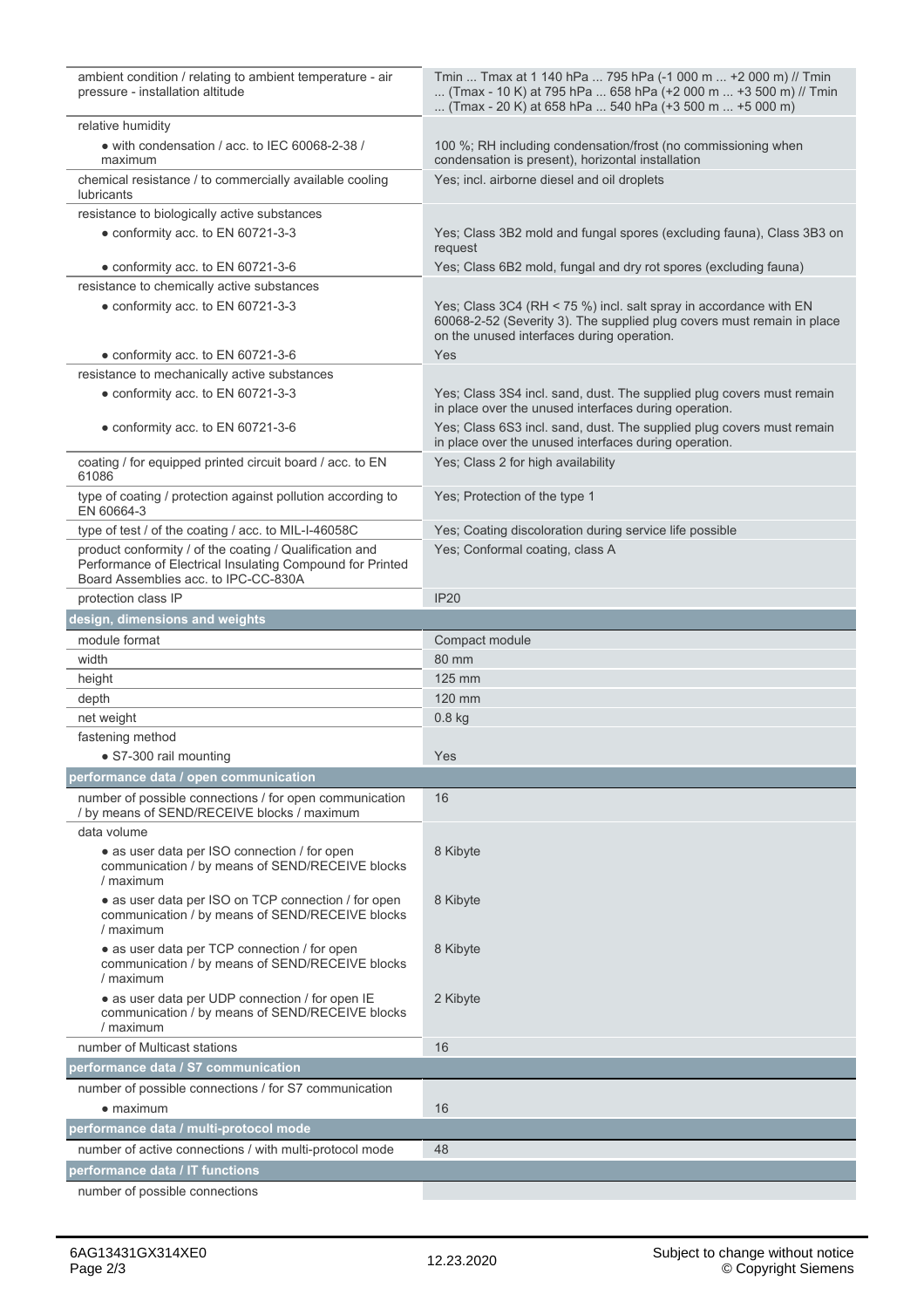|                                                                                                                                                       | 10                    |
|-------------------------------------------------------------------------------------------------------------------------------------------------------|-----------------------|
| · as client / by means of FTP / maximum                                                                                                               | $\overline{2}$        |
| • as server / by means of FTP / maximum                                                                                                               |                       |
| number of possible connections                                                                                                                        |                       |
| • as server / by means of HTTP / maximum                                                                                                              | 4                     |
| • as email client / maximum                                                                                                                           | $\mathbf{1}$          |
| data volume / as user data for email / maximum                                                                                                        | 8 Kibyte              |
| storage capacity / of the user memory                                                                                                                 |                       |
| • as flash memory file system                                                                                                                         | 28 Mibyte             |
| $\bullet$ as RAM                                                                                                                                      | 30 Mibyte             |
| number of possible write cycles / of the flash memory cells                                                                                           | 100000                |
| performance data / PROFINET communication / as PN IO controller                                                                                       |                       |
| product function / PROFINET IO controller                                                                                                             | Yes                   |
| number of PN IO devices / on PROFINET IO controller /<br>operable / total                                                                             | 128                   |
| number of PN IO IRT devices / on PROFINET IO<br>controller / operable                                                                                 | 128                   |
| number of external PN IO lines / with PROFINET / per<br>rack                                                                                          | $\mathbf{1}$          |
| data volume                                                                                                                                           |                       |
| • as user data for input variables / as PROFINET IO<br>controller / maximum                                                                           | 4 Kibyte              |
| • as user data for output variables / as PROFINET IO<br>controller / maximum                                                                          | 4 Kibyte              |
| • as user data for input variables per PN IO device /<br>as PROFINET IO controller / maximum                                                          | 1433 byte             |
| • as user data for output variables per PN IO device /<br>as PROFINET IO controller / maximum                                                         | 1433 byte             |
| • as user data for input variables per PN IO device /<br>for each sub-module as PROFINET IO controller /<br>maximum                                   | 240 byte              |
| • as user data for output variables per PN IO device /<br>for each sub-module as PROFINET IO controller /                                             | 240 byte              |
| maximum                                                                                                                                               |                       |
|                                                                                                                                                       |                       |
| performance data / PROFINET communication / as PN IO device                                                                                           | Yes                   |
| product function / PROFINET IO device<br>data volume                                                                                                  |                       |
| • as user data for input variables / as PROFINET IO<br>device / maximum                                                                               | 1024 byte             |
| · as user data for output variables / as PROFINET IO<br>device / maximum                                                                              | 1024 byte             |
| • as user data for input variables / for each sub-<br>module as PROFINET IO device                                                                    | 240 byte              |
| • as user data for output variables / for each sub-<br>module as PROFINET IO device                                                                   | 240 byte              |
| • as user data for the consistency area for each sub-<br>module                                                                                       | 240 byte              |
| number of submodules / per PROFINET IO-Device                                                                                                         | 32                    |
| performance data / PROFINET CBA                                                                                                                       |                       |
| number of remote connection partners / with PROFINET<br><b>CBA</b>                                                                                    | 64                    |
| number of connections / with PROFINET CBA / total                                                                                                     | 1000                  |
| data volume                                                                                                                                           |                       |
| · as user data for digital inputs / with PROFINET CBA<br>/ maximum                                                                                    | 8 Kibyte              |
| • as user data for digital outputs / with PROFINET<br>CBA / maximum                                                                                   | 8 Kibyte              |
| • as user data for arrays and data types / in the case<br>of acyclic transmission / with PROFINET CBA /<br>maximum                                    | 8 Kibyte              |
| • as user data for arrays and data types / with<br>PROFINET CBA / with cyclical transfer / maximum<br>• as user data for arrays and data types / with | 250 byte<br>2400 byte |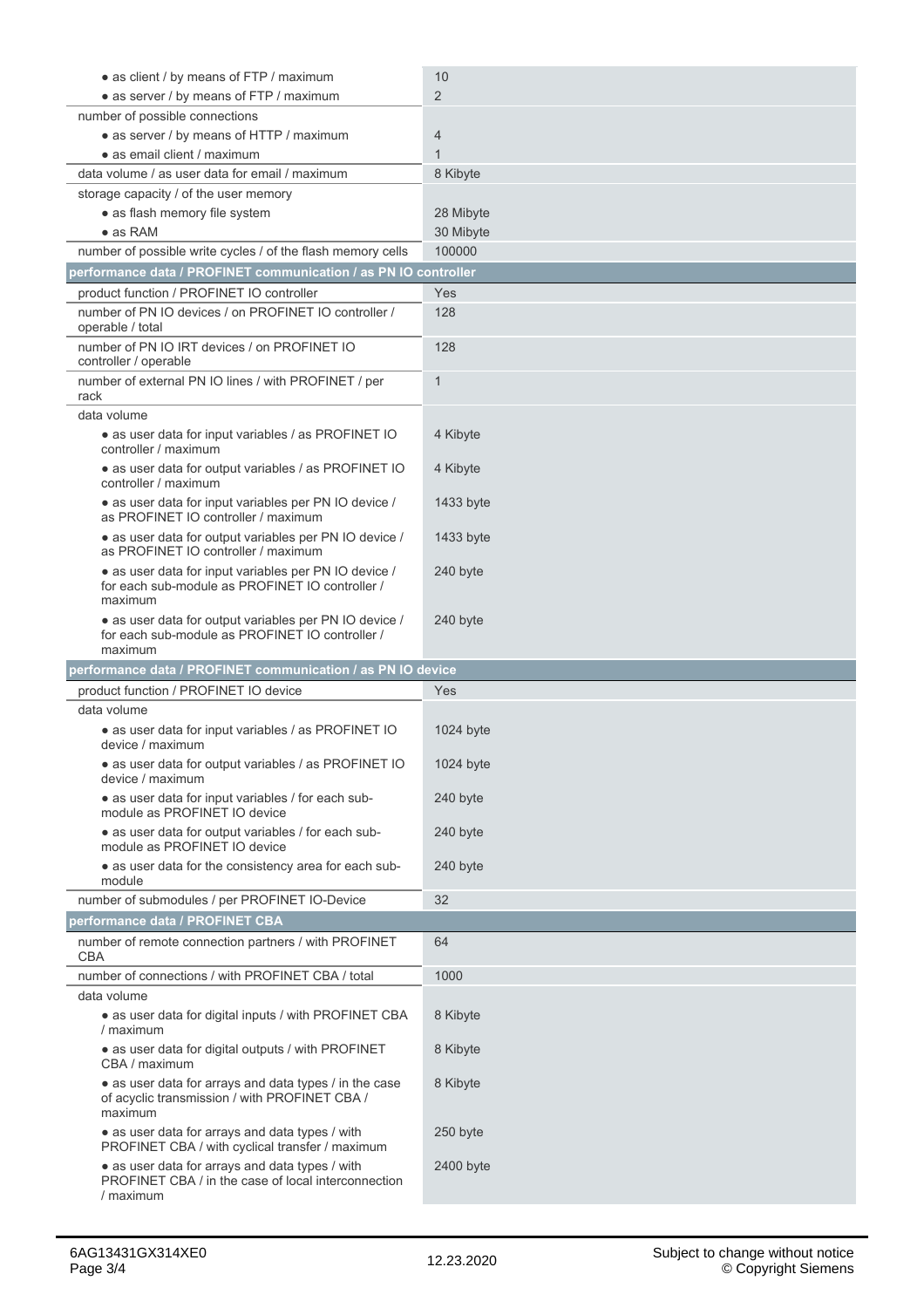| performance data / PROFINET CBA / remote interconnection / with acyclic transfer                                                        |                |  |
|-----------------------------------------------------------------------------------------------------------------------------------------|----------------|--|
| update time / of the remote interconnections / in the case<br>of acyclic transmission / with PROFINET CBA                               | 100 ms         |  |
| number of remote connections to input variables / in the<br>case of acyclic transmission / with PROFINET CBA /<br>maximum               | 128            |  |
| number of remote connections to output variables / in the<br>case of acyclic transmission / with PROFINET CBA /<br>maximum              | 128            |  |
| data volume                                                                                                                             |                |  |
| • as user data for remote interconnections with input<br>variables / in the case of acyclic transmission / with<br><b>PROFINET CBA</b>  | 8 Kibyte       |  |
| • as user data for remote interconnections with output<br>variables / in the case of acyclic transmission / with<br><b>PROFINET CBA</b> | 8 Kibyte       |  |
| performance data / PROFINET CBA / remote interconnection / with cyclic transfer                                                         |                |  |
| update time / of the remote interconnections / with<br>PROFINET CBA / with cyclical transfer                                            | 8 ms           |  |
| number of remote connections to input variables / with<br>PROFINET CBA / with cyclical transfer / maximum                               | 200            |  |
| number of remote connections to output variables / with<br>PROFINET CBA / with cyclical transfer / maximum                              | 200            |  |
| data volume                                                                                                                             |                |  |
| • as user data for remote interconnections with input<br>variables / with PROFINET CBA / with cyclical transfer<br>/ maximum            | 2000 byte      |  |
| • as user data for remote interconnections with output<br>variables / with PROFINET CBA / with cyclical transfer<br>/ maximum           | 2000 byte      |  |
| performance data / PROFINET CBA / HMI variables via PROFINET / acyclic                                                                  |                |  |
| number of connectable HMI stations / for HMI variables /<br>in the case of acyclic transmission / with PROFINET CBA                     | 3              |  |
| update time / of the HMI variables / in the case of acyclic<br>transmission / with PROFINET CBA                                         | 500 ms         |  |
| number of HMI variables / in the case of acyclic<br>transmission / with PROFINET CBA / maximum                                          | 200            |  |
| data volume / as user data for HMI variables / in the case<br>of acyclic transmission / with PROFINET CBA / maximum                     | 8 Kibyte       |  |
| performance data / PROFINET CBA / device-internal interconnections                                                                      |                |  |
| number of internal connections / with PROFINET CBA /<br>maximum                                                                         | 256            |  |
| data volume / of the internal connections / with PROFINET<br>CBA / maximum                                                              | 2400 byte      |  |
| performance data / PROFINET CBA / interconnections to constants                                                                         |                |  |
| number of connections with constants / with PROFINET<br>CBA / maximum                                                                   | 200            |  |
| data volume / as user data for interconnections with<br>constants / with PROFINET CBA / maximum                                         | 4096 byte      |  |
| performance data / PROFINET CBA / PROFIBUS proxy functionality                                                                          |                |  |
| product function / with PROFINET CBA / PROFIBUS<br>proxy functionality                                                                  | N <sub>o</sub> |  |
| performance data / telecontrol                                                                                                          |                |  |
| protocol / is supported                                                                                                                 |                |  |
| $\bullet$ TCP/IP                                                                                                                        | Yes            |  |
| product functions / management, configuration, engineering                                                                              |                |  |
| product function / MIB support                                                                                                          | Yes            |  |
| protocol / is supported                                                                                                                 |                |  |
| $\bullet$ SNMP $v1$                                                                                                                     | Yes            |  |
| $\bullet$ SNMP $v3$                                                                                                                     | Yes            |  |
| $\bullet$ DCP                                                                                                                           | Yes            |  |
| $\bullet$ LLDP                                                                                                                          | Yes            |  |
| configuration software                                                                                                                  |                |  |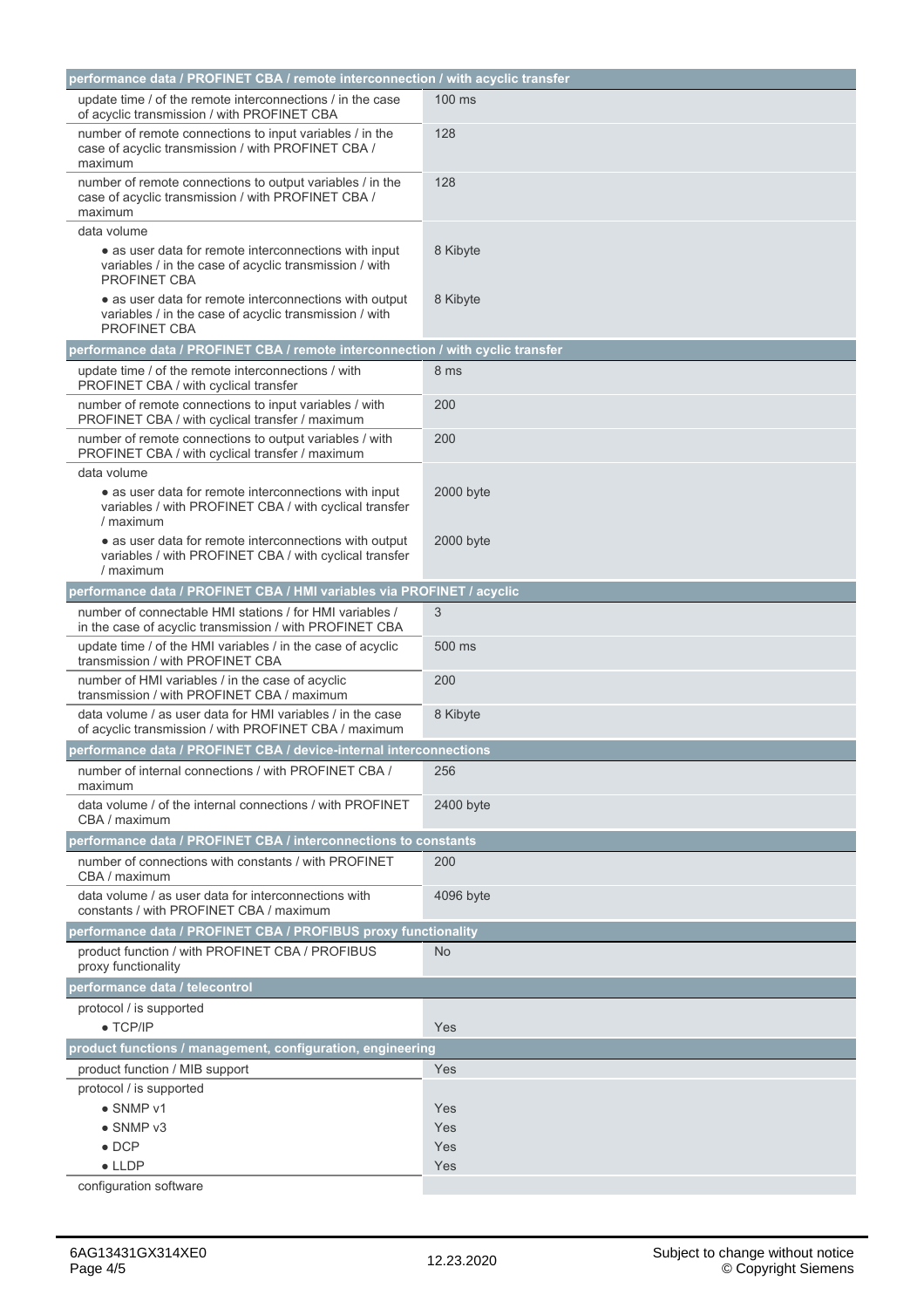| • required                                                                              | STEP7 V5.5 SP2 HF1 or higher / STEP 7 Professional V12 (TIA Portal)                                                                                                                                                                                                                                                                                                                                                                                                                                                                                                                                                                                                                                                                                                                                           |
|-----------------------------------------------------------------------------------------|---------------------------------------------------------------------------------------------------------------------------------------------------------------------------------------------------------------------------------------------------------------------------------------------------------------------------------------------------------------------------------------------------------------------------------------------------------------------------------------------------------------------------------------------------------------------------------------------------------------------------------------------------------------------------------------------------------------------------------------------------------------------------------------------------------------|
| • for PROFINET CBA / required                                                           | or higher<br>SIMATIC iMap V3.0 SP4 and higher                                                                                                                                                                                                                                                                                                                                                                                                                                                                                                                                                                                                                                                                                                                                                                 |
| identification & maintenance function                                                   |                                                                                                                                                                                                                                                                                                                                                                                                                                                                                                                                                                                                                                                                                                                                                                                                               |
| · I&M0 - device-specific information                                                    | Yes                                                                                                                                                                                                                                                                                                                                                                                                                                                                                                                                                                                                                                                                                                                                                                                                           |
| • I&M1 - higher level designation/location designation                                  | Yes                                                                                                                                                                                                                                                                                                                                                                                                                                                                                                                                                                                                                                                                                                                                                                                                           |
| product functions / diagnostics                                                         |                                                                                                                                                                                                                                                                                                                                                                                                                                                                                                                                                                                                                                                                                                                                                                                                               |
| product function / web-based diagnostics                                                | Yes                                                                                                                                                                                                                                                                                                                                                                                                                                                                                                                                                                                                                                                                                                                                                                                                           |
| product functions / switch                                                              |                                                                                                                                                                                                                                                                                                                                                                                                                                                                                                                                                                                                                                                                                                                                                                                                               |
| product feature / switch                                                                | Yes                                                                                                                                                                                                                                                                                                                                                                                                                                                                                                                                                                                                                                                                                                                                                                                                           |
| product function                                                                        |                                                                                                                                                                                                                                                                                                                                                                                                                                                                                                                                                                                                                                                                                                                                                                                                               |
| • switch-managed                                                                        | N <sub>o</sub>                                                                                                                                                                                                                                                                                                                                                                                                                                                                                                                                                                                                                                                                                                                                                                                                |
| • with IRT / PROFINET IO switch                                                         | Yes                                                                                                                                                                                                                                                                                                                                                                                                                                                                                                                                                                                                                                                                                                                                                                                                           |
| • configuration with STEP 7                                                             | Yes                                                                                                                                                                                                                                                                                                                                                                                                                                                                                                                                                                                                                                                                                                                                                                                                           |
| product functions / redundancy                                                          |                                                                                                                                                                                                                                                                                                                                                                                                                                                                                                                                                                                                                                                                                                                                                                                                               |
| product function                                                                        |                                                                                                                                                                                                                                                                                                                                                                                                                                                                                                                                                                                                                                                                                                                                                                                                               |
| • ring redundancy                                                                       | Yes                                                                                                                                                                                                                                                                                                                                                                                                                                                                                                                                                                                                                                                                                                                                                                                                           |
| • redundancy manager                                                                    | Yes                                                                                                                                                                                                                                                                                                                                                                                                                                                                                                                                                                                                                                                                                                                                                                                                           |
| protocol / is supported / Media Redundancy Protocol                                     | Yes                                                                                                                                                                                                                                                                                                                                                                                                                                                                                                                                                                                                                                                                                                                                                                                                           |
| (MRP)                                                                                   |                                                                                                                                                                                                                                                                                                                                                                                                                                                                                                                                                                                                                                                                                                                                                                                                               |
| product functions / security                                                            |                                                                                                                                                                                                                                                                                                                                                                                                                                                                                                                                                                                                                                                                                                                                                                                                               |
| firewall version                                                                        | stateful inspection                                                                                                                                                                                                                                                                                                                                                                                                                                                                                                                                                                                                                                                                                                                                                                                           |
| product function / with VPN connection                                                  | <b>IPSec</b>                                                                                                                                                                                                                                                                                                                                                                                                                                                                                                                                                                                                                                                                                                                                                                                                  |
| type of encryption algorithms / with VPN connection                                     | AES-256, AES-192, AES-128, 3DES-168, DES-56                                                                                                                                                                                                                                                                                                                                                                                                                                                                                                                                                                                                                                                                                                                                                                   |
| type of authentication procedure / with VPN connection                                  | Preshared key (PSK), X.509v3 certificates                                                                                                                                                                                                                                                                                                                                                                                                                                                                                                                                                                                                                                                                                                                                                                     |
| type of hashing algorithms / with VPN connection                                        | MD5, SHA-1                                                                                                                                                                                                                                                                                                                                                                                                                                                                                                                                                                                                                                                                                                                                                                                                    |
| number of possible connections / with VPN connection                                    | 32                                                                                                                                                                                                                                                                                                                                                                                                                                                                                                                                                                                                                                                                                                                                                                                                            |
| product function                                                                        |                                                                                                                                                                                                                                                                                                                                                                                                                                                                                                                                                                                                                                                                                                                                                                                                               |
| • password protection for Web applications                                              | Yes                                                                                                                                                                                                                                                                                                                                                                                                                                                                                                                                                                                                                                                                                                                                                                                                           |
| • ACL - IP-based                                                                        | Yes                                                                                                                                                                                                                                                                                                                                                                                                                                                                                                                                                                                                                                                                                                                                                                                                           |
| • ACL - IP-based for PLC/routing                                                        | Yes<br>Yes                                                                                                                                                                                                                                                                                                                                                                                                                                                                                                                                                                                                                                                                                                                                                                                                    |
| • switch-off of non-required services<br>· blocking of communication via physical ports | Yes                                                                                                                                                                                                                                                                                                                                                                                                                                                                                                                                                                                                                                                                                                                                                                                                           |
| • log file for unauthorized access                                                      | <b>No</b>                                                                                                                                                                                                                                                                                                                                                                                                                                                                                                                                                                                                                                                                                                                                                                                                     |
| product functions / time                                                                |                                                                                                                                                                                                                                                                                                                                                                                                                                                                                                                                                                                                                                                                                                                                                                                                               |
| product function / SICLOCK support                                                      | Yes                                                                                                                                                                                                                                                                                                                                                                                                                                                                                                                                                                                                                                                                                                                                                                                                           |
| product function / pass on time synchronization                                         | Yes                                                                                                                                                                                                                                                                                                                                                                                                                                                                                                                                                                                                                                                                                                                                                                                                           |
| protocol / is supported                                                                 |                                                                                                                                                                                                                                                                                                                                                                                                                                                                                                                                                                                                                                                                                                                                                                                                               |
| $\bullet$ NTP                                                                           | Yes                                                                                                                                                                                                                                                                                                                                                                                                                                                                                                                                                                                                                                                                                                                                                                                                           |
| further information / internet-Links                                                    |                                                                                                                                                                                                                                                                                                                                                                                                                                                                                                                                                                                                                                                                                                                                                                                                               |
| Internet-Link                                                                           |                                                                                                                                                                                                                                                                                                                                                                                                                                                                                                                                                                                                                                                                                                                                                                                                               |
| · to web page: selection aid TIA Selection Tool                                         | http://www.siemens.com/snst                                                                                                                                                                                                                                                                                                                                                                                                                                                                                                                                                                                                                                                                                                                                                                                   |
| • to website: Industrial communication                                                  | http://www.siemens.com/simatic-net                                                                                                                                                                                                                                                                                                                                                                                                                                                                                                                                                                                                                                                                                                                                                                            |
| · to website: Industry Mall                                                             | https://mall.industry.siemens.com                                                                                                                                                                                                                                                                                                                                                                                                                                                                                                                                                                                                                                                                                                                                                                             |
| • to website: Information and Download Center                                           | http://www.siemens.com/industry/infocenter                                                                                                                                                                                                                                                                                                                                                                                                                                                                                                                                                                                                                                                                                                                                                                    |
| • to website: Image database                                                            | http://automation.siemens.com/bilddb                                                                                                                                                                                                                                                                                                                                                                                                                                                                                                                                                                                                                                                                                                                                                                          |
| • to website: CAx-Download-Manager                                                      | http://www.siemens.com/cax                                                                                                                                                                                                                                                                                                                                                                                                                                                                                                                                                                                                                                                                                                                                                                                    |
| • to website: Industry Online Support                                                   | https://support.industry.siemens.com                                                                                                                                                                                                                                                                                                                                                                                                                                                                                                                                                                                                                                                                                                                                                                          |
| security information                                                                    |                                                                                                                                                                                                                                                                                                                                                                                                                                                                                                                                                                                                                                                                                                                                                                                                               |
| security information                                                                    | Siemens provides products and solutions with industrial security<br>functions that support the secure operation of plants, solutions,<br>machines, equipment and/or networks. They are important components<br>in a holistic industrial security concept. With this in mind, Siemens'<br>products and solutions undergo continuous development. Siemens<br>recommends strongly that you regularly check for product updates. For<br>the secure operation of Siemens products and solutions, it is necessary<br>to take suitable preventive action(e.g. cell protection concept) and<br>integrate each component into a holistic, state-of-the-art industrial<br>security concept. Third-party products that may be in use should also be<br>considered. For more information about industrial security, visit |